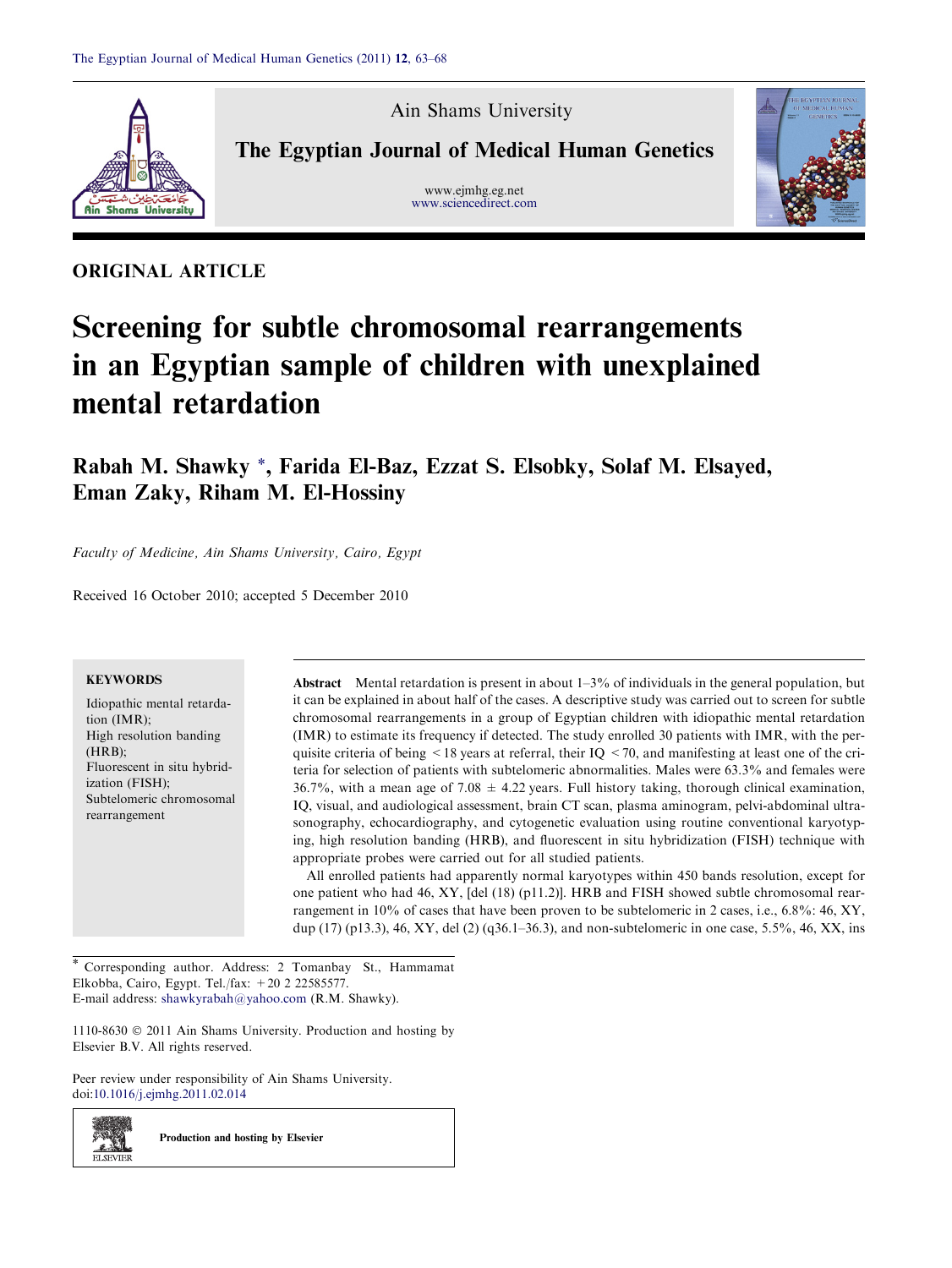(7;?) (q22;?). To conclude, in children with IMR and clinical phenotype indicative of a suspected chromosomal anomaly, once recognizable syndromes have been excluded, abnormalities that include the ends of chromosomes must be searched for using HRB and subtelomeric FISH even when conventional karyotyping fails to demonstrate any abnormality.

© 2011 Ain Shams University. Production and hosting by Elsevier B.V. All rights reserved.

## 1. Introduction

A significant diagnostic challenge exists to identify the new causes of mental retardation. Mental retardation is present in about 1–3% of individuals in the general population, but it can only be explained in about half of the cases, despite thorough clinical and laboratory investigations. Several lines of evidence indicate that genetic factors are involved in many of the idiopathic cases, as they often show prenatal and postnatal signs such as dysmorphic features, growth retardation, and malformations or have a family history of mental retardation [\[1\]](#page-4-0).

The subtelomeric regions are interesting from a genomic perspective, as they are gene rich and often involved in chromosomal rearrangements [\[2\]](#page-4-0). Most telomeres stain lightly with G-banding, and small rearrangements are therefore difficult to detect but with the advent of high resolution banding (HRB) and fluorescent in situ hybridization (FISH), it is now possible to identify submicroscopic rearrangements of the chromosomes that may otherwise go undetected using conventional cytogenetic studies [\[3\]](#page-4-0).

The current study was carried out to screen for subtle chromosomal rearrangements in a group of Egyptian children with unexplained (idiopathic) mental retardation (IMR) and estimate its frequency if detected.

### 2. Subjects and methods

A descriptive study was conducted, enrolling 30 patients with IMR (i.e., no etiological diagnosis has been reached after complete examination and detailed investigations), after being approved by the Faculty Ethical Committee. Patients were recruited consecutively from the Genetics Clinic, Children's Hospital, Ain Shams University, Egypt with the perquisite criteria of being  $\leq 18$  years at referral, their IQ  $\leq 70$ , and manifesting at least one of de Vries et al. [\[4\]](#page-4-0) criteria for selection of patients with subtelomeric abnormalities. On the other hand, patients with known genetic etiology including well defined syndromes due to single gene anomalies, chromosomal aberrations, and metabolic causes were excluded from the study. Males were 63.3% (19 cases) and females were 36.7% (11 cases), their ages ranged between 1.5 and 17 years with a mean age of 7.08  $\pm$  4.22 years. An informed written consent was taken from legal caregivers of included cases. Full history taking, thorough clinical examination, IQ, visual (fundus and slit lamp examination), and audiological assessment (Brain Stem Evoked Visual and Auditory Responses and or audiometry), brain CT scan, plasma aminogram (to exclude aminoacidopathies), and pelvi-abdominal sonar and echocardiography for detection of any concomitant congenital malformations were carried out for all studied patients. Cytogenetic evaluation of enrolled cases included routine conventional karyotyping, HRB, and FISH technique with appropriate probes. de Vries et al. criteria [\[4\]](#page-4-0) for selection of patients with subtelomeric abnormalities include:  $+ve FH$  of affected individuals, prenatal or postnatal growth retardation, facial dysmorphic features and/or congenital anomalies, and behavioral problems (hyperactivity, aggression, self mutilation).

IQ assessment was carried out using Vineland Social Maturity Scale for enrolled infants (age  $\leq$  2 years) [\[5\]](#page-4-0) and Stanford-Binet Intelligence Scale for children (age >2 years) [\[6\]](#page-4-0). The degree of mental retardation was subsequently categorized according to the DSM IV TR criteria [\[7\]](#page-4-0) into profound (IQ  $\leq$  20), severe (IQ 21–35), moderate (IQ 36–50), mild (IQ 51–70).

Cytogenetic evaluation included the following techniques:

- Routine conventional karyotyping using G-banding [\[8\]](#page-4-0).
- High resolution banding study by synchronization using MTX, FUDR and thymidine release [\[9\].](#page-4-0)
- Molecular cytogenetics using FISH technique (fluorescence in situ hybridization) with appropriate probes as indicated for individual cases [\[10,11\]](#page-4-0).

# 3. Results

Table 1 shows the frequency of different non-parametric clinical variables of the studied sample with unexplained MR. Fundus and slit lamp examination, audiometry, auditory and visual evoked brain stem responses, and pelvi-abdominal sonar were free in all enrolled patients while echocardiography was normal in all but one who had congenital heart disease (ASD, VSD). On the other hand, mild brain atrophy was revealed using brain CT in three cases (10%). IQ assessment showed that 19 patients had mild degree of MR (63%), 9 patients had moderate degree of MR (30%), and 2 patients had severe degree of MR (7%) ([Fig. 1](#page-2-0)).

Table 1 Frequency of different non-parametric clinical variables of the studied sample with unexplained MR.

 $N<sub>T</sub> = 0$ 

|                                                                | 150.70         |      |
|----------------------------------------------------------------|----------------|------|
| Studied non-parametric variable                                |                |      |
| Females                                                        | 11             | 36.7 |
| Males                                                          | 19             | 63.3 |
| Consanguinity                                                  | 18             | 60   |
| Significant family history of similar or related conditions 16 |                | 53   |
| Exposure to hazardous perinatal event                          | 15             | 50   |
| Recorded clinical manifestations                               |                |      |
| Craniofacial dysmorphic features                               | 21             | 70   |
| Short stature                                                  | 7              | 23   |
| Microcephaly                                                   | 10             | 33.3 |
| Hand anomaly                                                   | $\mathcal{E}$  | 10   |
| $CHD (ASD + VSD)$                                              |                | 3.3  |
| Seizures                                                       | $\mathbf{3}$   | 10   |
| Hyperactivity                                                  | $\mathbf{3}$   | 10   |
| Speech disorders                                               | $\overline{5}$ | 16   |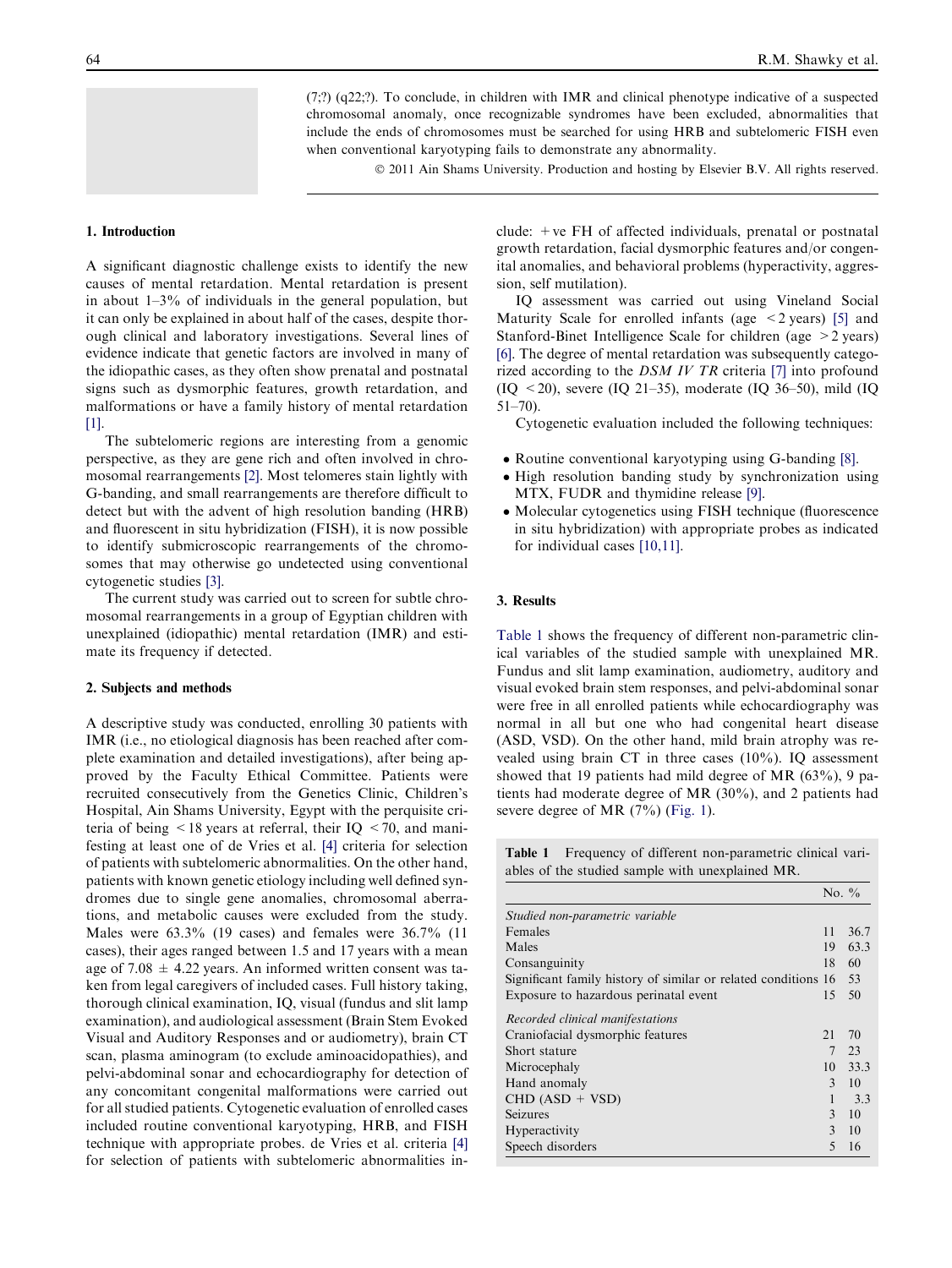<span id="page-2-0"></span>All patients had apparently normal conventional karyotype within 450 bands resolution, except for one patient whose karyotype showed evident deletion of the short arm of chromosome 18: 46, XY, [del (18) (p11.2)], accordingly he has been excluded from FISH analysis. Molecular cytogenetic study using FISH with specific unique sequence probes confirmed the high resolution findings that were suspected in the 550 bands resolution in three cases: one of them had mild MR  $(IO = 60)$  and duplication of band p13.3 on the terminal end of the short arm of chromosome 17: 46, XY, [dup (17) (p13.3)]; the origin of this recorded chromosomal rearrangement could not be traced because of the parental refusal to be examined (Fig. 2). The second case was severely mentally retarded  $(IQ = 25)$  and shown to have interstitial deletion of the sub-terminal band of the long arm of chromosome 2 (q36.1): 46, XY, [del (2) (q36.1–36.3)] denovo. It was suspected by high resolution G-banding and confirmed by FISH using LSI spectrum orange and DAPI counter stain (Fig. 3), his parental karyotypes were normal. The cytogenetic studies of the third case who had mild degree of MR  $(IO = 55)$ , and normal facial features showed 46, XX,  $\left[$ ins  $(7;$ ? $)$   $\left($ q22;? $\right)$  $\right]$  denovo on using HRB while FISH using WCP 7 spectrum green and DAPI counterstain revealed non-painted band on the long



Figure 1 Frequency distribution of different degrees of MR encountered among studied cases. Figure 4 A metaphase spread for the third patient, with painted



Figure 2 A metaphase spread with an abnormal chromosome 17 short arm (duplication 17p13.3) as shown by FISH using LSI LIS1 spectrum orange probe, and DAPI counter stain. The arrow indicates the two copies of the probe  $(N = normal)$ .

arm of chromosome 7 (Fig. 4); her parental karyotypes were normal. Frequency of the different cytogenetic findings encountered among enrolled cases is shown in Fig. 5.



Figure 3 A metaphase spread with an abnormal deleted long arm of chromosome 2; del (2q36.1–36.3) as shown by FISH using LSI spectrum orange probe, and DAPI counter stain. The arrow indicates the deleted part  $(N = normal)$ .



chromosome 7 by FISH using WCP spectrum green and DAPI counter stain. The arrow indicates the non-painted band on the long arm of chromosome 7.



Figure 5 Prevalence of different FISH findings encountered among studied cases with IMR ( $STCR = sub-telomeric$  chromosomal rearrangement, NSTCR = non-subtelomeric chromosomal rearrangement).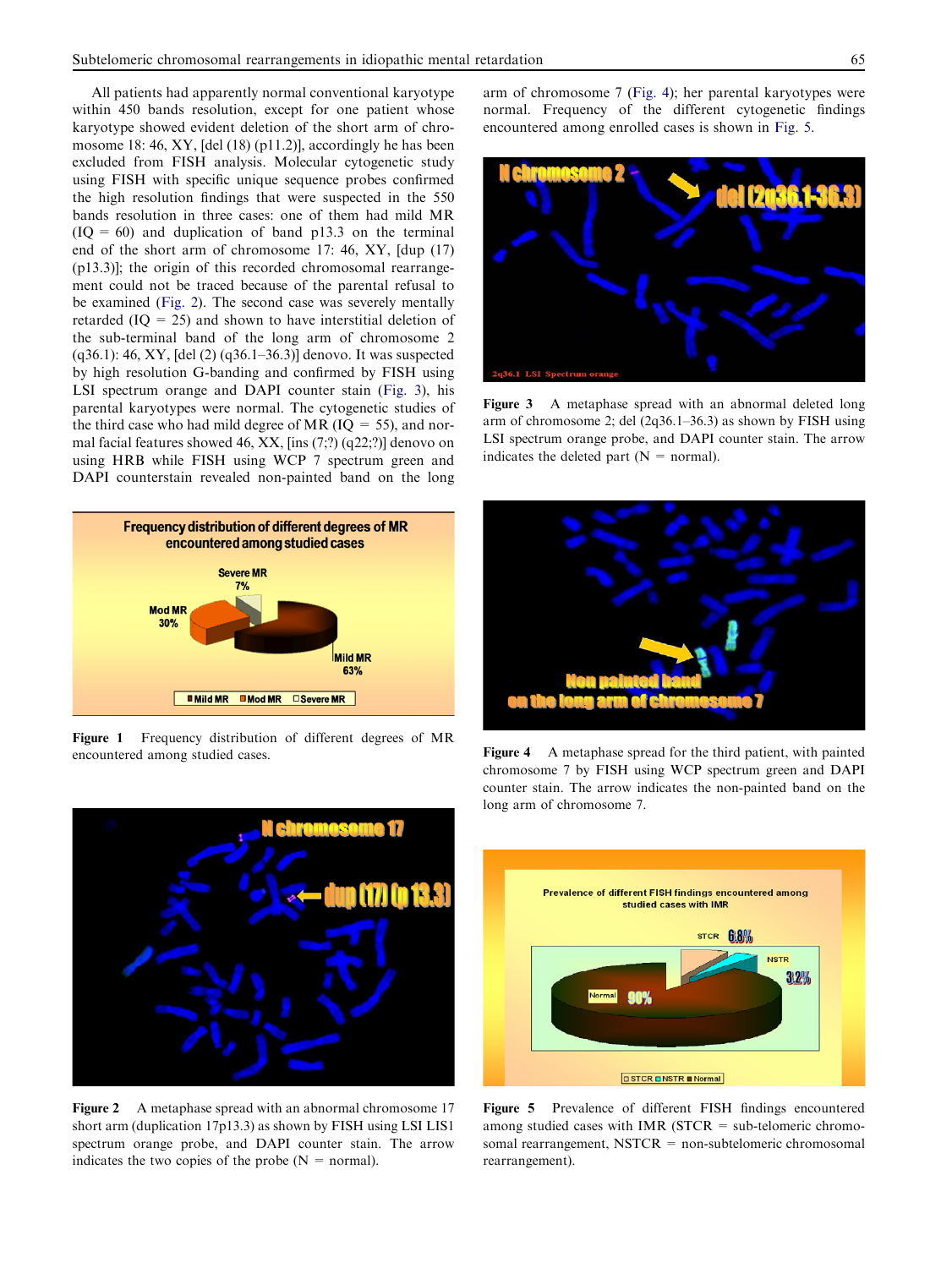# 4. Discussion

Chromosomal analysis by classic cytogenetic studies relies on interpretation of banding patterns resulting from dye uptake in individual metaphase chromosomes. Cytogenetic analysis at 400–500 band resolution is the standard method for investigating syndromes suspected to have a chromosomal etiology. Although large aberrations are detectable with standard chromosome analysis, this technique cannot easily detect structural abnormalities that are small (<4 megabases) or within negative G-bands and/or abnormalities involving exchanges of segments with similar G-banding patterns. So, conventional cytogenetic studies can overlook many subtle chromosome aberrations, especially those close to the telomeres within Gnegative bands. With the advent of HRB and molecular cytogenetic techniques including FISH, it is possible to identify submicroscopic chromosomal rearrangements that may otherwise go undetected using conventional cytogenetic studies [\[12\]](#page-4-0). FISH as a molecular cytogenetic tool using specific DNA probes solves this problem because FISH staining is based on the DNA sequence of the target and can be optimized for particular applications [\[13\].](#page-4-0)

In the current study, FISH findings confirmed the diagnosis of three cases with chromosomal abnormalities which were missed by conventional karyotypes and suspected by HRB. Accordingly, the detection rate of subtle or cryptic chromosomal abnormalities was 10% (3/29 FISH studied cases). These cases were two patients with mild MR (IQ 50–70) and one patient with severe MR ( $IQ = 25$ ). The frequency of subtelomeric abnormalities was 6.8% (2/29), 5.5% in cases with mild MR  $(1/18)$ , 9%  $(1/11)$  in cases with moderate to severe MR, 3.5% (1/27) in cases with mild to moderate MR and 50% in cases with severe MR (1/2). Two cases were denovo while the origin of the third case could not be identified because of parental refusal to be examined. The foregoing recorded rates support the view that subtle chromosomal rearrangements represent a considerable cause of unexplained MR. Similarly, Bocian et al. [\[14\]](#page-4-0) studied 84 families with IMR and unspecific clinical features (including 59 patients with moderate to severe MR and 24 with mild MR) but they found subtle chromosomal rearrangements with a slightly higher frequency of 11.9%. Subtelomeric abnormalities were recognized in six of their cases with moderate to severe MR (i.e.,  $10\%$ ; 6/ 59) and in three cases with mild MR (i.e., 12.5%; 3/24). Retro-spective G-banding analysis in the foregoing study [\[14\]](#page-4-0) showed that six of their recorded nine rearrangements could be suspected at the 450–550 band levels, in contrast to the current study, in which all patients were suspected in the 550 band resolution.

On the other hand, a lower frequency has been recorded by Rong and Zhao [\[15\]](#page-4-0) as they had discovered two submicroscopic chromosomal abnormalities detected by subtelomeric FISH out of their studied 46 children with idiopathic MR or developmental delay with normal G-banded karyotypes. Those two patients were confirmed to carry microdeletions of 2qter, and 6qter, respectively. Their detection rate of subtle chromosomal abnormalities; 4% included one in 33 patients with mild MR (3%) and one in 13 patients with moderate to severe MR (7.6%).

In contrast to the findings of the current as well as other previously discussed studies, Joyce et al. [\[16\]](#page-4-0) reported that true cryptic telomeric rearrangements were not a significant cause of IMR as they studied two groups of patients with unexplained MR (selected and unselected) compared to control individuals to determine the frequency of submicroscopic telomeric rearrangements associated with IMR compared to normal population. Unexpectedly, they found two cryptic telomeric abnormalities among their controls. Accordingly, they have suggested that submicroscopic telomeric abnormalities are not uncommon findings in the general population. van Karnebeek et al. [\[17\]](#page-4-0) agreed with Joyce et al. [\[16\]](#page-4-0) and showed that subtelomeric rearrangements do not represent a common cause of IMR, since they have identified only one rearrangement (0.5%) in a non-familial MR female, (de novo del 12q24.33-qter) out of 184 patients with unexplained MR studied using subtelomeric FISH probes. This finding might be explained by the low number of their studied cases with moderate to severe MR (44%); it is remarkable that the degree of MR in the single patient recorded in their series was mild. The difference in yield between the foregoing study and other studies may be also explained by the fact that van Karnebeek et al., did not search for subtelomeric microdeletions in patients with a cytogenetic anomaly visible by light microscopy, thus possibly missing concurrent micro deletions. Generally, there were different rates of subtelomeric rearrangements reported by different investigators. Knight et al. [\[18\]](#page-4-0) detected a subtelomeric anomalies frequency rate of 5–7.4% in patients with moderate to severe MR and only 0.5% in mild cases of MR in their study which included 284 children with moderate to severe MR, and 182 children with mild MR and half of their cases (nearly 466) were familial. Congenital anomalies, behavioral problems, and post natal growth retardation were the most frequent associated features in their series of MR children while intrauterine growth retardation (IUGR) and family history (FH) of MR were less frequent.

Koolen et al. [\[19\]](#page-4-0) also screened 210 patients with unexplained MR, for subtelomeric rearrangements using molecular cytogenetic study by MLPA and confirmed by FISH. They have identified subtelomeric aberration in 14 patients (6.7%) including ten deletions and four duplications. Abnormalities occurred in 6.3%, 5.1%, and 1.7% of mildly, moderately, and severely retarded patients, respectively. They indicated that testing for subtelomeric aberrations among mildly retarded individuals is necessary. This might be explained by the increased detection of smaller aberrations and by the identification of submicroscopic duplications that cause less severe phenotypes in general. Also, Rooms et al. [\[20,21\]](#page-4-0) had detected a frequency rate of 5.3% of subtelomeric rearrangements in their studied 70 patients with mild to severe unexplained MR with dysmorphic features and/or familial history of MR. Their recorded abnormalities were: two terminal 1p deletions, a terminal 1q deletion, and a terminal 3p deletion. Fluorescent in situ hybridization (FISH) was performed in 76 patients referred to the Department of Genetics, Institute of Psychiatry and Neurology, Warsaw, Poland because of intellectual disability and dysmorphic features that can be related to subtelomeric microaberrations. In all those patients, conventional cytogenetic methods revealed normal karyotype. Four (5.3%) subtelomeric rearrangements were detected by FISH: 2 subtelomeric 1p36 deletions, an unbalanced translocation involving chromosomes 1 and 12 with 1p36 deletion, and a de novo balanced translocation involving chromosomes 19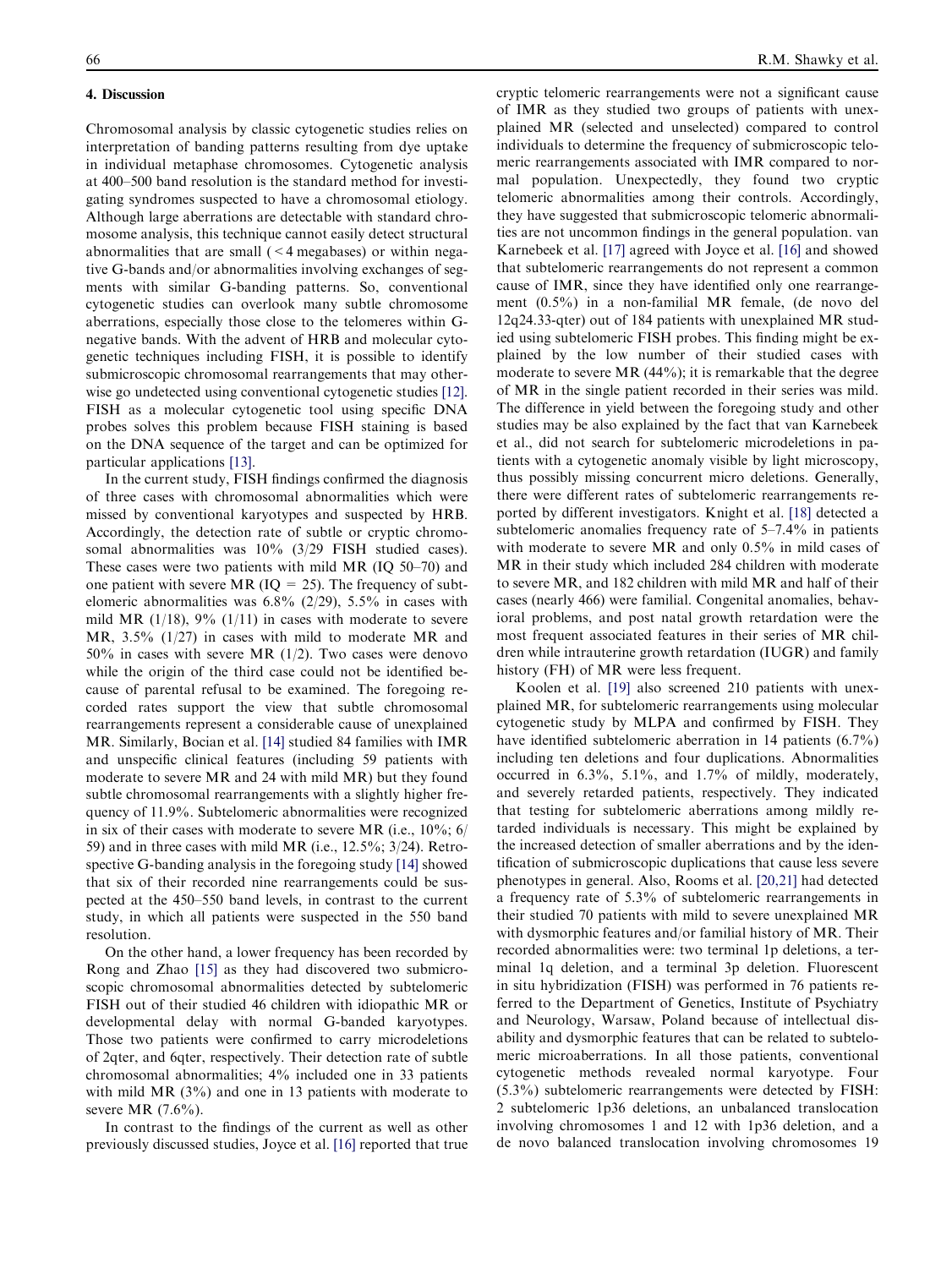<span id="page-4-0"></span>and 22. Thus, three cases of 1p36 subtelomeric deletion were found (3.95%) [\[22\].](#page-5-0)

Because of the cost of FISH technique, it is advisable to use clinical criteria to select patients who are at a much higher risk of small deletions as a high rate of inherited anomalies has two important implications. First, because of the divergence of the phenotypes due to the presence of contrasting chromosomal rearrangements, it will be possible to establish a genetic diagnosis of an idiopathic disorder. Second, the high frequency of familial translocation alters the balance in favor of screening of all children with moderate to severe unexplained MR for the possibility of subtle chromosomal rearrangements.

In their survey of 29 patients with known subtelomeric rearrangements, de Vries et al. [4] documented that 83% had two or more facial dysmorphic features, 50% had a similar family history, and 37% had prenatal growth retardation. The structural malformations that have been reported in association with subtle subtelomeric rearrangements include cardiac defects, fascial clefts, brain abnormalities and skeletal defects [\[23\]](#page-5-0). It was difficult in the present study to determine the most frequent features among enrolled patients who had subtelomeric abnormality owing to the low number of documented cases  $(2/29, i.e., 6.8\%)$  in comparison with the previously discussed studies conducted on larger samples with a relatively higher number of different subtelomeric rearrangements [\[24\]](#page-5-0). However, our first patient had broad forehead, low set ears and micrognathia, while our second patient had microcephaly, low set ears, high arched palate and squint. In our study we did not search for the frequency of subtelomeric abnormalities in the normal population, in contrast to Knight et al. [18] who revealed zero percent in the normal population. However, the frequency of these subtelomeric rearrangements in the normal population and the clinical relevance of every subtelomeric rearrangement that may be detected needs a study on larger number of population, although many investigators would not support a population screening study because of ethical and practical considerations [\[23\].](#page-5-0)

#### 5. Conclusion

In children with IMR and clinical phenotype indicative of a chromosomal anomaly, once recognizable syndromes have been excluded, abnormalities that include the ends of chromosomes must be searched for using HRB and subtelomeric FISH studies even when conventional karyotyping fails to demonstrate any abnormality. Proper diagnosis ascertained by HRB and sub-telomeric FISH studies in such cases is crucial for proper genetic counseling, recurrence risk estimate, and prenatal diagnosis.

### Conflict of interest

The authors declare no conflict of interest.

#### References

- [1] Flint J, Wilkie AO, Buckle VJ, Winter RM, Holland AJ, McDermid HE. The detection of subtelomeric chromosomal rearrangements in idiopathic mental retardation. Nat Genet 1995;9:132–40.
- [2] Saccone S, De Sario A, Della Valle G, Bernardi G. The highest gene concentrations in the human genome are in telomeric bands

of metaphase chromosomes. Proc Natl Acad Sci USA 1992;89:4913–7.

- [3] National Institutes of Health and Institute of Molecular Medicine Collaboration. A complete set of human telomeric probes and their clinical application. Nat Genet 1996;14:86–9.
- [4] de Vries BB, White SM, Knight SJ, Regan R, Homfray T, Young ID, et al. Clinical studies on submicroscopic subtelomeric rearrangements: a checklist. J Med Genet 2001;38(3):145–50.
- [5] Watson RI. The Vineland Social Maturity Scale. New York, NY: Harper and Brothers; 1951.
- [6] Carvajal H, Gerber J. 1986 Stanford-Binet abbreviated forms. Psychol Rep 1987;61(1):285–6.
- [7] American Psychiatric Association. Diagnostic and statistical manual of mental disorders (DSM-IV-TR), 4th ed. Washington, DC: APA; 2000 [Text Revision].
- [8] Benn PA, Perle MA. Chromosome staining and banding techniques. In: Rooney DE, Czepulkowski BH, editors. Human cytogenetics, vol. 1. New York: Oxford University Press; 1992. p. 95–6.
- [9] Pai GS, Thomas GH. A new R-banding technique in clinical cytogenetics. Hum Genet 1980;54(1):41–5.
- [10] Anastasi J, Le Beau MM, Vardiman JW, Westbrook CA. Detection of numerical chromosomal abnormalities in neoplastic hematopoietic cells by in situ hybridization with a chromosomespecific probe. Am J Pathol 1990;136(1):131–9.
- [11] Nowakowska B, Bocian E. Molecular cytogenetic techniques and their application in clinical diagnosis. Med Wieku Rozwoj 2004;8(1):7–24 [Review, Polish].
- [12] Bacino CA, Kashork CD, Davino NA, Shaffer LG. Detection of a cryptic translocation in a family with mental retardation using FISH and telomere region-specific probes. Am J Med Genet 2000;92(4):250–5.
- [13] Knight SJ, Flint J. Perfect endings: a review of subtelomeric probes and their use in clinical diagnosis. J Med Genet 2000;37(6):401–9 [Review].
- [14] Bocian E, Hélias-Rodzewicz Z, Suchenek K, Obersztyn E, Kutkowska-Kaz´mierczak A, Stankiewicz P, et al. Subtelomeric rearrangement: results from FISH studies in 84 families with idiopathic mental retardation. Med Sci Monit 2004;10(4): 143–51.
- [15] Rong LI, Zhao Zheng Yan. Two subtelomeric chromosomal deletion in forty-six children with idiopathic mental retardation. Chin Med J 2005;117(9):1414–7.
- [16] Joyce C, Dennis N, Cooper S, Browne C. Subtelomeric rearrangements: results from selected and unselected probands with idiopathic mental retardation and control individuals by using high resolution G-banding and FISH. Hum Genet 2002;109:440–51.
- [17] van Karnebeek CD, Koevoets C, Sluijter S, Bijlsma EK, Smeets DF, Redeker EJ, et al. Prospective screening for subtelomeric rearrangements in children with mental retardation of unknown aetiology: the Amsterdam experience. J Med Genet 2002;39(8):546–53.
- [18] Knight SJL, Regan R, NiCad A, Horsley SW, Homfray T, Winter RM, et al. Subtle chromosomal rearrangements in children with unexplained MR. Lancet 1999;54:1676–81.
- [19] Koolen DA, Nillesen WM, Versteeg MH, Merkx GF, Knoers NV, Kets M, et al. Screening for subtelomeric rearrangements in 210 patients with unexplained mental retardation using multiplex ligation dependent probe amplification (MLPA). J Med Genet 2004;41(12):892–9.
- [20] Rooms L, Reyniers E, van Luijk R, Scheers S, Wauters J, Kooy RF. Screening for subtelomeric rearrangements using genetic markers in 70 patients with unexplained mental retardation. Ann Genet 2004;47(1):53-9.
- [21] Rooms L, Reyniers E, van Luijk R, Scheers S, Wauters J, Ceulemans B, et al. Subtelomeric deletions detected in patients with idiopathic mental retardation using multiplex ligation-